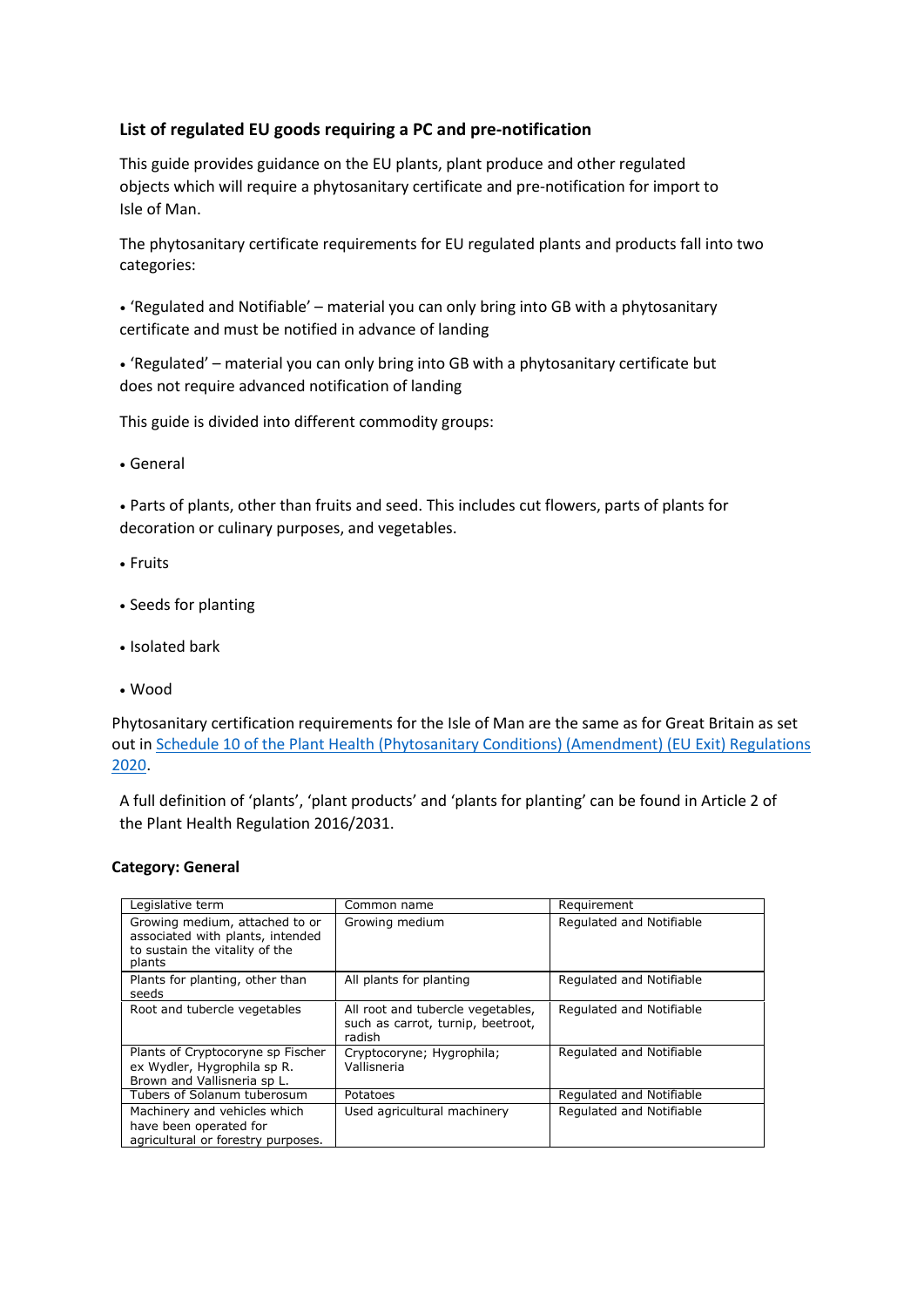# **Category: Parts of plants, other than fruits and seeds of:**

This section includes cut flowers, parts of plants for decoration or culinary purposes and vegetables (excluding fruits and seeds).

| Legislative term                                                                                                                                                                | Common name                                                         |                                                        | Requirement              |
|---------------------------------------------------------------------------------------------------------------------------------------------------------------------------------|---------------------------------------------------------------------|--------------------------------------------------------|--------------------------|
| Solanum lycopersicum L.<br>and Solanum melongena L                                                                                                                              | Tomato, Aubergine                                                   |                                                        | Regulated and Notifiable |
| Zea mays L.                                                                                                                                                                     | Maize                                                               |                                                        | Regulated and Notifiable |
| Leafy vegetables of Apium<br>graveolens L. Eryngium<br>Tournier ex Linnaeus,<br>Limnophila R.Br. and<br>Ocimum L.                                                               | Leafy vegetables of Celery/Celeriac; Sea Holly;<br>Marshweed; Basil |                                                        | Regulated and Notifiable |
| Leaves of Manihot                                                                                                                                                               | Cassava leaves                                                      |                                                        | Regulated and Notifiable |
| esculenta Crantz                                                                                                                                                                |                                                                     |                                                        |                          |
| Conifers (Pinales)                                                                                                                                                              | Conifer                                                             |                                                        | Regulated and Notifiable |
| Castanea Mill.,<br>Dendranthema (DC.) Des<br>Moul., Dianthus L.,<br>Gypsophila L., Pelargonium<br>l'Herit. ex Ait, Phoenix spp.<br>L, Populus L., Quercus L.<br>and Solidago L. | Sweet Chestnut; Chrysanthemum; Carnation; Babys<br>Rod/Golden Rod   | Breath; Geranium; Date Palm; Poplar/Aspen; Oak; Aarons | Regulated and Notifiable |
| Betula L.                                                                                                                                                                       | <b>Birch</b>                                                        |                                                        | Regulated and Notifiable |
| Cut flowers of Orchidaceae                                                                                                                                                      | Orchids - cut flowers                                               |                                                        | Regulated and Notifiable |
| All other cut flowers, parts of plants and vegetables                                                                                                                           |                                                                     |                                                        | Regulated                |

#### **Category: Fruits, of:**

| Legislative term                                                                                                                                                                                                                                                                                                                                        | Common name                                                                                                                                                                                                                                                                          | Requirement              |
|---------------------------------------------------------------------------------------------------------------------------------------------------------------------------------------------------------------------------------------------------------------------------------------------------------------------------------------------------------|--------------------------------------------------------------------------------------------------------------------------------------------------------------------------------------------------------------------------------------------------------------------------------------|--------------------------|
| Momordica L. and Solanaceae Juss                                                                                                                                                                                                                                                                                                                        | Bitter Melon; Solanaceous fruits such as<br>Tomatoes, Potatoes, Aubergine, Peppers                                                                                                                                                                                                   | Regulated and Notifiable |
| Carica papaya L., Cydonia Mill.,<br>Fragaria L., Malus Mill, Persea<br>americana Mill., Prunus L., Pyrus L.,<br>Ribes L., Rubus L., Syzygium<br>Gaertn., Vaccinium L. and Vitis L                                                                                                                                                                       | Papaya; Quince; Strawberry; Apple; Avocado;<br>Prunus fruits such as Cherry, Plum, Peach<br>Apricot; Pear; Ribes fruit such as Gooseberry,<br>Blackcurrant, Redcurrant; Rubus fruit such as<br>Raspberry, Blackberry; Jambolan and Rose<br>Apple; Cranberry and<br>Blueberry; Grapes | Regulated and Notifiable |
| All other fruit, aside from the list of<br>fruits exempt from plant health<br>controls: Ananas comosus, Actinidia<br>spp., Cocos nucifera, fruit and leaves of<br>Citrus spp., Fortunella spp., Poncirus,<br>Diospyros spp., Durio zibenthinus,<br>Gossypium spp., Musa spp., Mangifera<br>spp., Phoenix dactylifera., Passiflora<br>spp., Psidium spp. | All other fruit, aside from the list of fruits<br>exempt from plant health controls: Pineapple,<br>Kiwi, Coconut, fruit and leaves of Citrus,<br>Kumquat, Bitter Orange, Persimmon, Durian,<br>Cotton (bolls), Banana and plantain, Mango,<br>Dates, Passionfruit, Guava             | Regulated                |

# **Category: Seeds for planting, of:**

| Legislative term                                                                                                                                                                                                                               | Common name                                                                                                                                                                                                                              | Requirement              |
|------------------------------------------------------------------------------------------------------------------------------------------------------------------------------------------------------------------------------------------------|------------------------------------------------------------------------------------------------------------------------------------------------------------------------------------------------------------------------------------------|--------------------------|
| Capsicum spp. L., Castanea<br>Mill., Helianthus annuus L.,<br>Solanum lycopersicum L.,<br>Medicago sativa L., Prunus<br>L., Rubus L., Zea mays L.,<br>Allium cepa L., Allium<br>porrum L., Phaseolus<br>cocineus, and Phaseolus<br>vulgaris L. | Peppers; Sweet Chestnut; Sunflower; Tomato; Alfalfa<br>(Lucerne); Prunus including Cherry, Plum, Peach, Apricot<br>and Flowering Almond; Rubus including Blackberry,<br>Raspberry, Dewberry and Loganberry; Maize; Onion;<br>Leek; Beans | Regulated and Notifiable |
| Solanum tuberosum L.                                                                                                                                                                                                                           | True seed of potato                                                                                                                                                                                                                      | Regulated and Notifiable |
| Vegetable seeds of Pisum<br>sativum L.                                                                                                                                                                                                         | Vegetable seeds of Peas                                                                                                                                                                                                                  | Regulated and Notifiable |